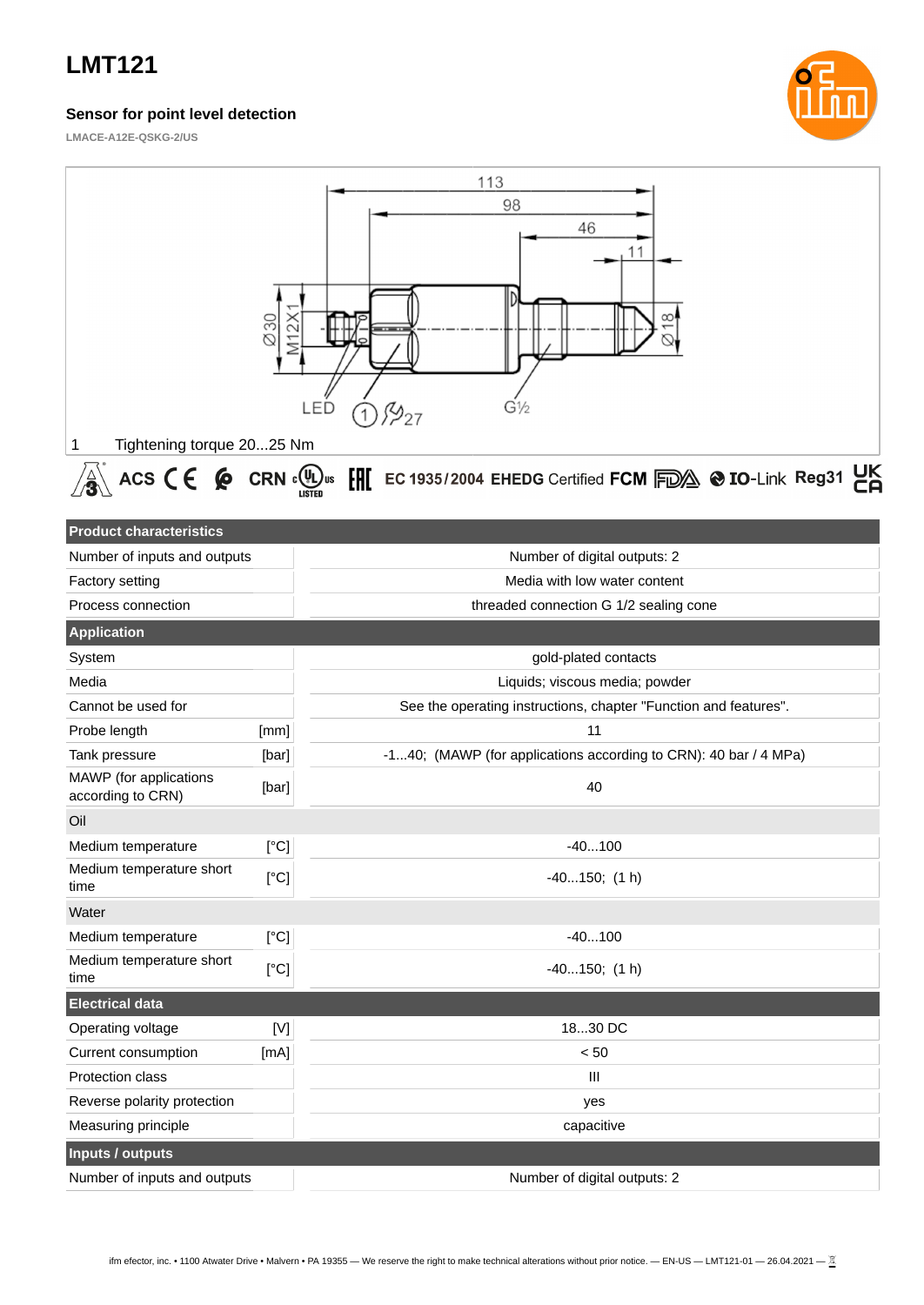### **Sensor for point level detection**

**LMACE-A12E-QSKG-2/US**



| <b>Outputs</b>                                     |             |                                                            |               |  |
|----------------------------------------------------|-------------|------------------------------------------------------------|---------------|--|
| Total number of outputs                            |             | 2                                                          |               |  |
| Output signal                                      |             | switching signal; IO-Link                                  |               |  |
| Electrical design                                  |             | PNP/NPN                                                    |               |  |
| Number of digital outputs                          |             | 2                                                          |               |  |
| Output function                                    |             | normally open / closed; (configurable)                     |               |  |
| Max. voltage drop switching<br>output DC           | $[{\sf V}]$ | 2.5                                                        |               |  |
| Permanent current rating of<br>switching output DC | [mA]        | 100                                                        |               |  |
| Short-circuit protection                           |             | yes                                                        |               |  |
| Type of short-circuit<br>protection                |             | yes (non-latching)                                         |               |  |
| Overload protection                                |             | yes                                                        |               |  |
| Measuring/setting range                            |             |                                                            |               |  |
| Factory setting                                    |             | Media with low water content                               |               |  |
| <b>Reaction times</b>                              |             |                                                            |               |  |
| Response time                                      | $[<]$       | ${}_{0.5}$                                                 |               |  |
| <b>Interfaces</b>                                  |             |                                                            |               |  |
| Communication interface                            |             |                                                            | IO-Link       |  |
| Transmission type                                  |             | COM2 (38,4 kBaud)                                          |               |  |
| IO-Link revision                                   |             |                                                            | 1.1           |  |
| SDCI standard                                      |             | IEC 61131-9                                                |               |  |
| Profiles                                           |             | Smart Sensor: Process Data Variable; Device Identification |               |  |
| SIO mode                                           |             | yes                                                        |               |  |
| Required master port class                         |             | Α                                                          |               |  |
| Process data analog                                |             | 1                                                          |               |  |
| Process data binary<br>2                           |             |                                                            |               |  |
| Min. process cycle time                            | [ms]        | 2.3                                                        |               |  |
| <b>Supported DeviceIDs</b>                         |             | Type of operation                                          | DeviceID      |  |
|                                                    |             | default                                                    | 306           |  |
| <b>Operating conditions</b>                        |             |                                                            |               |  |
| Ambient temperature                                | [°C]        | $-4085$                                                    |               |  |
| Note on ambient temperature                        |             | Medium temperature: < 100 °C                               |               |  |
|                                                    |             | $-4060$ °C                                                 |               |  |
|                                                    |             | Medium temperature: < 150 °C<br>$-4085$                    |               |  |
| [°C]<br>Storage temperature                        |             |                                                            | IP 68; IP 69K |  |
| Protection                                         |             |                                                            |               |  |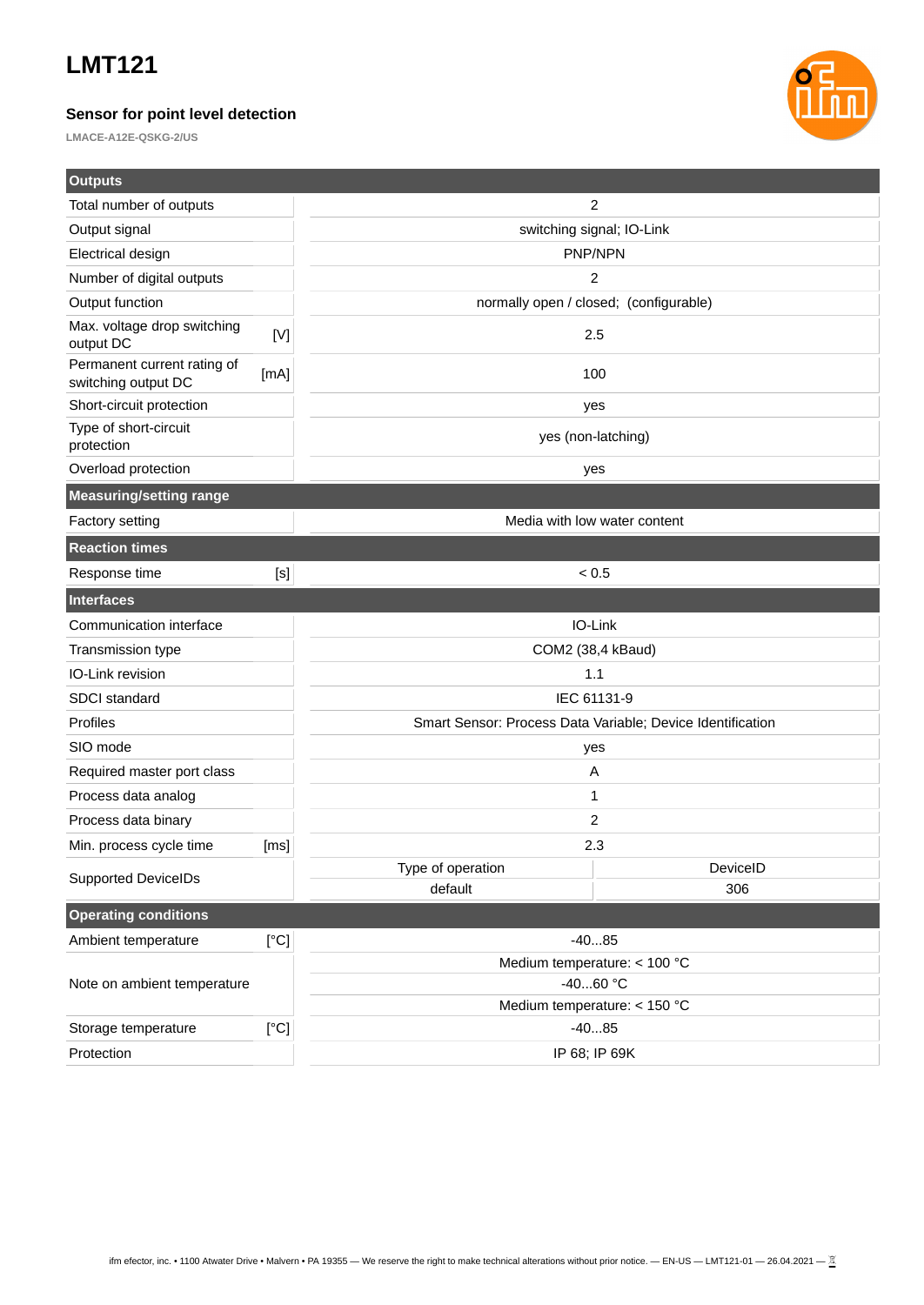### **Sensor for point level detection**



**LMACE-A12E-QSKG-2/US**

| Tests / approvals                         |                                                 |                  |  |
|-------------------------------------------|-------------------------------------------------|------------------|--|
| <b>EMC</b>                                | DIN EN 61000-6-2                                |                  |  |
|                                           | DIN EN 61000-6-4                                | : open tanks     |  |
|                                           | DIN EN 61000-6-3                                | : closed tanks   |  |
| Shock resistance                          | DIN EN 60068-2-27                               | 50 g (11 ms)     |  |
| Vibration resistance                      | DIN EN 60068-2-6                                | 20 g (102000 Hz) |  |
| [years]<br><b>MTTF</b>                    | 223                                             |                  |  |
| UL approval                               | UL approval number                              | H001             |  |
| <b>Mechanical data</b>                    |                                                 |                  |  |
| Weight<br>[g]                             | 211                                             |                  |  |
| Material                                  | stainless steel (1.4404 / 316L); PEEK; PEI; FKM |                  |  |
| Materials (wetted parts)                  | PEEK; surface characteristics: Ra < 0,8 / Rz 4  |                  |  |
| Process connection                        | threaded connection G 1/2 sealing cone          |                  |  |
| <b>Displays / operating elements</b>      |                                                 |                  |  |
|                                           | Switching status                                | LED, yellow      |  |
| <b>Display</b>                            | operating status                                | LED, green       |  |
| <b>Remarks</b>                            |                                                 |                  |  |
| Pack quantity                             | 1 pcs.                                          |                  |  |
| <b>Electrical connection</b>              |                                                 |                  |  |
| Connector: 1 x M12; Contacts: gold-plated |                                                 |                  |  |
|                                           |                                                 |                  |  |